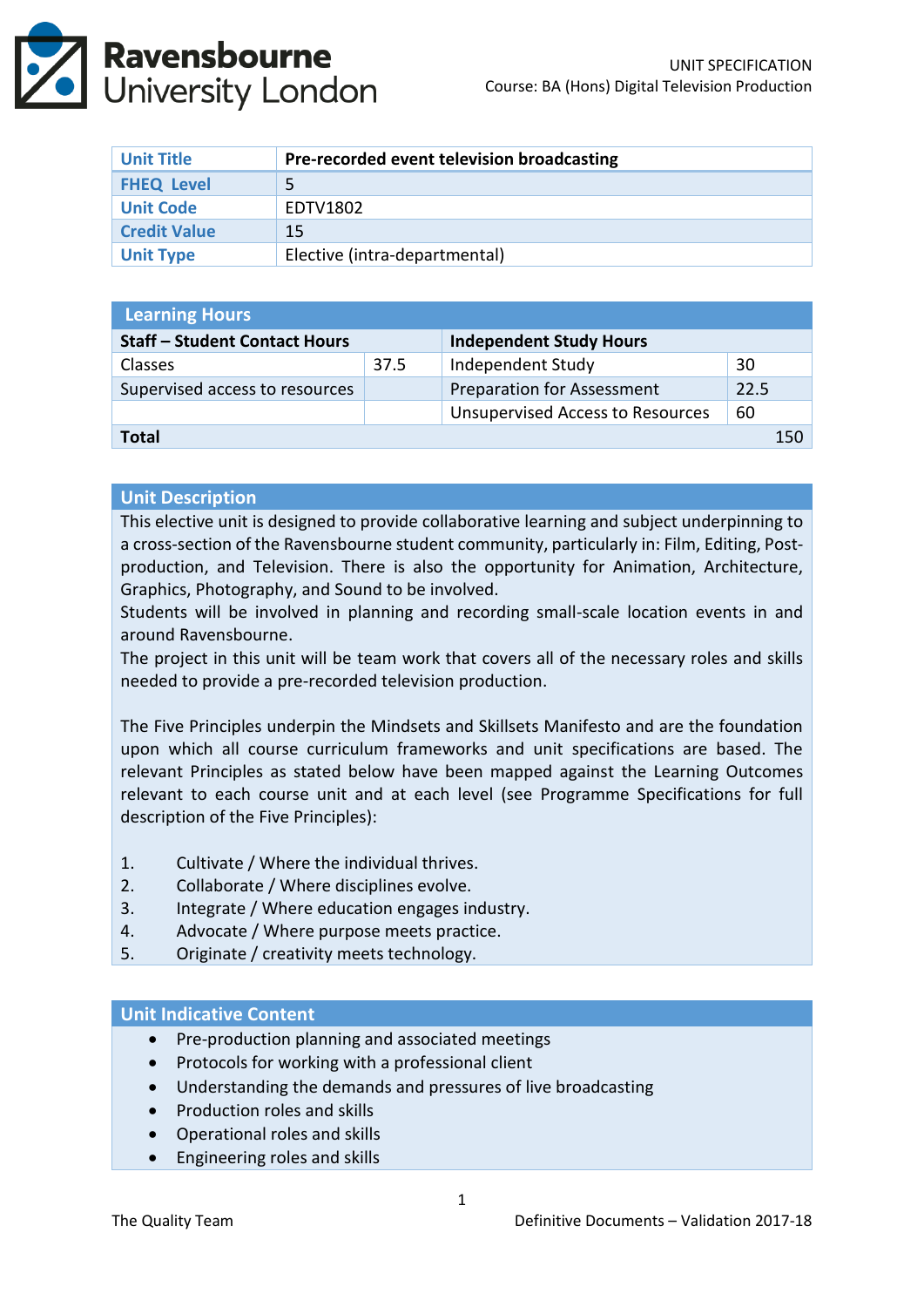- Asset Management
- Interactivity
- Graphics for television production
- Location and logistical planning

## **Unit Aims**

1. To develop deeper production, operational, and technology skills in the context of event and location television recording

2. To foster collaborative working and teamwork, particularly in the context of working on location

3. To develop associated transferrable skills such as planning, running meetings, and siterecces

4. To explore different techniques for television production such as graphics, sets, audio, promo trailers, and audience interaction

# **Unit Learning Outcomes**

*(to be selected from the Mini Manual)*

## LO4: **(Pre) Production**

Employ relevant knowledge of television production and technology skills alongside a grasp of the creative potential of a selection of processes, materials and methods that inform creative and engineering practice.

### Based on **COLLABORATE** principle.

### LO 7: **Employability**

Demonstrate professional transferrable and employability skills, including the ability to manage time and work to clear briefs and deadlines, respond to set goals, and communicate effectively.

Based on **CULTIVATE** principle.

### LO 8: **Professional Identity**

Investigate specific professional contexts to situate your own practice.

Based on **CULTIVATE** principle.

### **Learning and Teaching Methods**

- Project briefings  $-$  in order to prepare students for the aims, content, delivery, learning outcomes, and assessments
- Seminars
- Practical workshops (blended with seminars)
- VLE activities
- Individual and team work
- Autonomous study